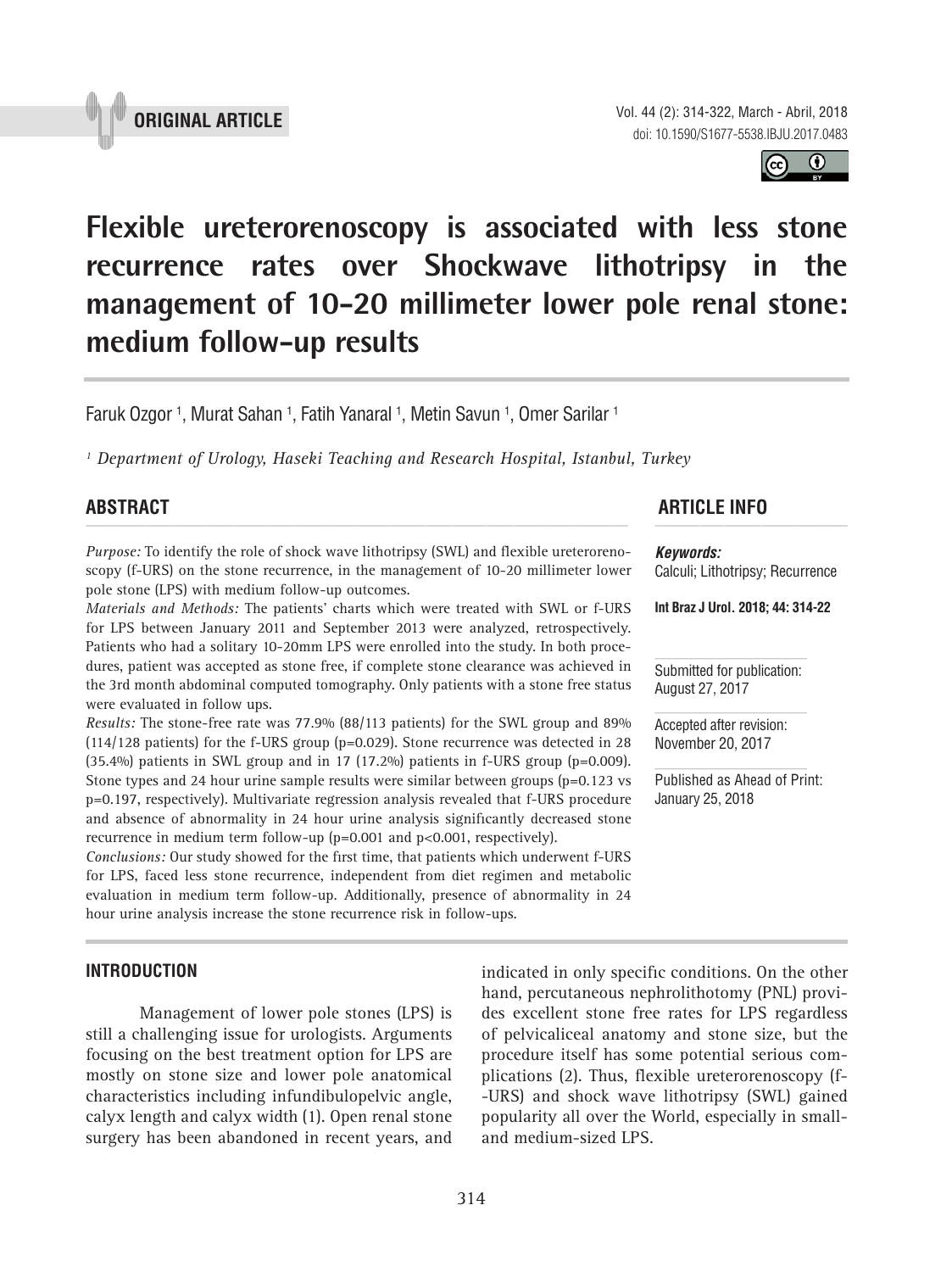Studies that investigated the effectiveness of SWL and f-URS mostly concluded that f-URS had higher stone free rates than SWL (3, 4). However, SWL has advantages such as being an outpatient procedure, with minimal anesthesia requirement and better patient acceptance. Conversely, flexible ureterorenoscopes may reach the entire pelvicaliecal system, including the lower pole and holmium laser provides effective stone fragmentation regardless of stone composition. Additionally, repositioning of a lower calyx stone to a more appropriate calyx facilitates stone fragmentation. Also, use of an ureteral access sheath provides lower intrarenal pressure, lower infection rate and facilitates the passage of stone fragments, which improves patients quality of life after the procedure (5).

Although many studies have compared the effectiveness of SWL and f-URS in the management of LPS, no studies in the literature have investigated the medium term follow-up results of these procedures. In this study, we aimed to compare the role of SWL and f-URS on stone recurrence, in the management of 10-20 millimeter LPS with medium term follow-up results.

# **MATERIAL AND METHODS**

In a tertiary academic center, the charts of patients' who were treated with SWL or f-URS for LPS between January 2011 and September 2013 were retrospectively analyzed. Patients who had a solitary 10-20mm LPS were enrolled in the study. The medium term follow-up was defined as outcomes between 24 and 60 months after operation (6). The exclusion criteria were patients aged <18 years, patients with renal abnormalities, patients with concomitant ureteral stone, and patients in which ureteral access sheath could not be inserted. Patients with <24 months follow up were also excluded from the study.

In all patients, medical history was obtained and a detailed physical examination was performed. Stone size and calyx anatomy of the lower pole were assessed using intravenous pyelography or/and computerized tomography (CT) with urogram before the procedure. The estimated glomerular filtration rate (eGFR) was calculated in accordance with 'Modification of Diet in Renal Disease Study' equation (7). The selection of procedural technique was primarily based on the patients' choice. Before each procedure, a sterile urine culture was obtained from every patient. All patients signed an informed consent form before undergoing SWL or f-URS.

# **SWL Technique**

A standard SWL was performed as an outpatient procedure under sedation analgesia. We did not insert JJ stent previous to the SWL in this study sample. We used a Dornier Compact Sigma (Dornier MedTech GmbH, Wessling, Germany) for SWL procedures. A total of 2000-2500 shocks were delivered per session (energy level 1-4, frequency 60-90 Hz). The procedure was started with a frequency of 60 shocks/min and energy level of 1, then the energy level was increased up to a level of 4. Frequency was increased to a maximum of 90 according to patient tolerance. Patients were evaluated with a Kidney Ureter Bladder (KUB) X- -ray 1 week after each SWL session. The SWL sessions were given to a maximum of 3 sessions. The duration of the procedure was calculated as the sum of SWL sessions.

# **f-URS Technique**

Under general anesthesia, a safety guide- -wire was placed into the pelvicaliceal system and semi-rigid ureteroscopy was used for visual evaluation of the ureter and to facilitate insertion of a ureteral access sheath (9.5/11.5Fr or 11/13F). A 7.5F fiber-optic flexible ureterorenoscope (Storz FLEX-X 2, Tuttlingen, Germany) with a 200 or 273μ m laser fiber (Sphinx Holmium Laser, Katlenburg/Lindua, Germany) was used for stone fragmentation, with an energy of 0.8–1.5 J and a rate of 5–10 Hz. Retrieval with a basket was preferred for stone fragments >2 mm and stone fragments <2 mm were left for spontaneous passage. At the end of each procedure, we routinely evaluate the ureter with semirigid ureterorenospy for any ureter injuries and a 4.8F JJ stent was placed. The operation time was accepted as the time passed from anesthesia induction to the placement of JJ stent. In the 2nd week after operation, JJ catheter was removed using a cystoscope.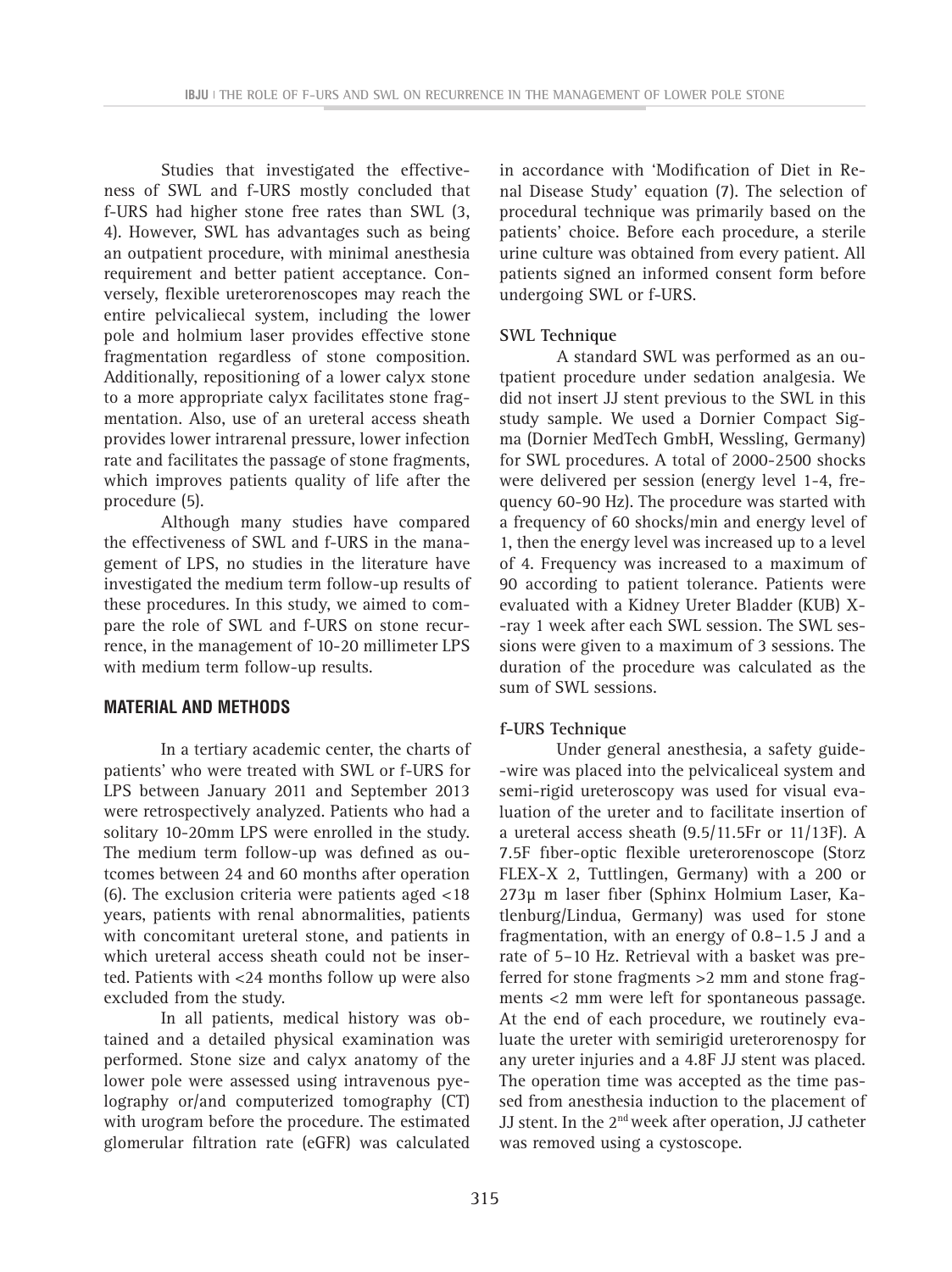In both procedures, patients were considered stone free, if complete stone clearance was achieved in the 3rd month abdominal CT. Complications were classified in accordance with the Clavien system (8). For each patient, the impact of diet regimen on stone recurrence was explained and high fluid intake with a protein- and salt- -restricted diet was suggested. The diet regimen was accepted as successfully accomplished if the patients' fluid intake was over 2500cc, salt intake was less than 2300 mg and meat intake was less than 6 ounces per day.

Patients who required a different procedure due to their residual stones during the follow-up period, were excluded from medium-term follow- -up evaluation because of the potential effect of the other procedures on success and recurrence rates. Only patients with a stone free status were compared between groups in follow-ups; these patients were evaluated twice per year through personal interviews, a serum biochemistry panel, a 24-hour urine study, and kidney imaging (including KUB and abdominal ultrasonography). Abdominal CT was performed annually. Moreover, we recommended stone analysis for each patient. If any metabolic disorder was identified, medical prophylaxis was given. Recurrence was defined as new stone occurrence.

During statistical analysis values were evaluated as numbers, means, percentages and intervals. Numbers and percentages were compared using the Chi-square test. Before the comparison of means of values, the values were evaluated for homogenity. Homogeneously distributed values were compared using Student's t-test and heterogeneously distributed values were compared using the Mann Whitney U test. Multivariate regression analysis was used to identify importance of operation type and metabolic evaluation on stone recurrence. Statistical significance was considered when a p value was <0.05.

# **RESULTS**

One hundred thirteen patients and 128 patients were treated with SWL and f-URS, respectively. Patients preoperative characteristics were comparable between the groups in terms of age, ASA score, body mass index (BMI) and stone opacity ( $p=0.158$ ,  $p=0.128$ ,  $p=0.293$  and p=0.121, respectively). Also, stone size and eGFR values were similar between groups (p=0.143 and p=0.324, respectively). Preoperative parameters are summarized in Table-1.

The mean operation time for SWL and f- -URS groups was  $25.9 \pm 2.5$  and  $52.3 \pm 16.2$  minutes (min), respectively (p<0.001). The number of sessions per patient was significantly higher in SWL group (2.8 vs. 1.05, p<0.001). However, the mean hospitalization time was significantly longer in the f-URS group  $(p<0.001)$  (Table-2).

Post-operative complications were similar between the groups (p=0.181). Transient hematuria (9 patients in SWL group and 10 patients in f-URS group) and renal colic (6 patients in SWL group and 2 patients in f-URS group) were the most common complications. Post-operative fever that required antibiotic therapy was observed in one patient in the SWL group and five patients in the f-URS group (Clavien grade 2). A JJ stent was re-inserted under local anesthesia for 2 patients in the f-URS group due to stent migration after the procedure (Clavien grade 3a). Semi rigid ureteroscopy was performed under general anesthesia for one patient in each group due to *strainstrasse*  (Clavien grade 3b). The stone-free rate was 77.9% (88 patients) for the SWL group and 89% (114 patients) for the f-URS group and significantly higher in the f-URS group than in the SWL group (p=0.029) (Table-2).

The mean follow-up period was 32.4 and 34.1 months in the SWL and f-URS groups, respectively ( $p=0.242$ ). In total, 24 patients (9 in SWL group and 15 in f-URS group) were lost to follow-up. The final eGFR was similar between groups (p=0.678). Also, the subgroups of chronic kidney disease (CKD) in each group were comparable (p=0.192). During follow-up, stone free status was observed in 82 of 99 patients (82.8%) in f-URS group and 51 of 79 patients (64.6%) in SWL group. Stone recurrence was more common in SWL group. Stone recurrence occurred in 28 patients in the SWL group and in 17 patients in the f-URS group (p=0.009). The recurrent stone size was 5.7 and 6.3 mm in f-URS and SWL groups, respectively (p=0.732). Furthermore, stone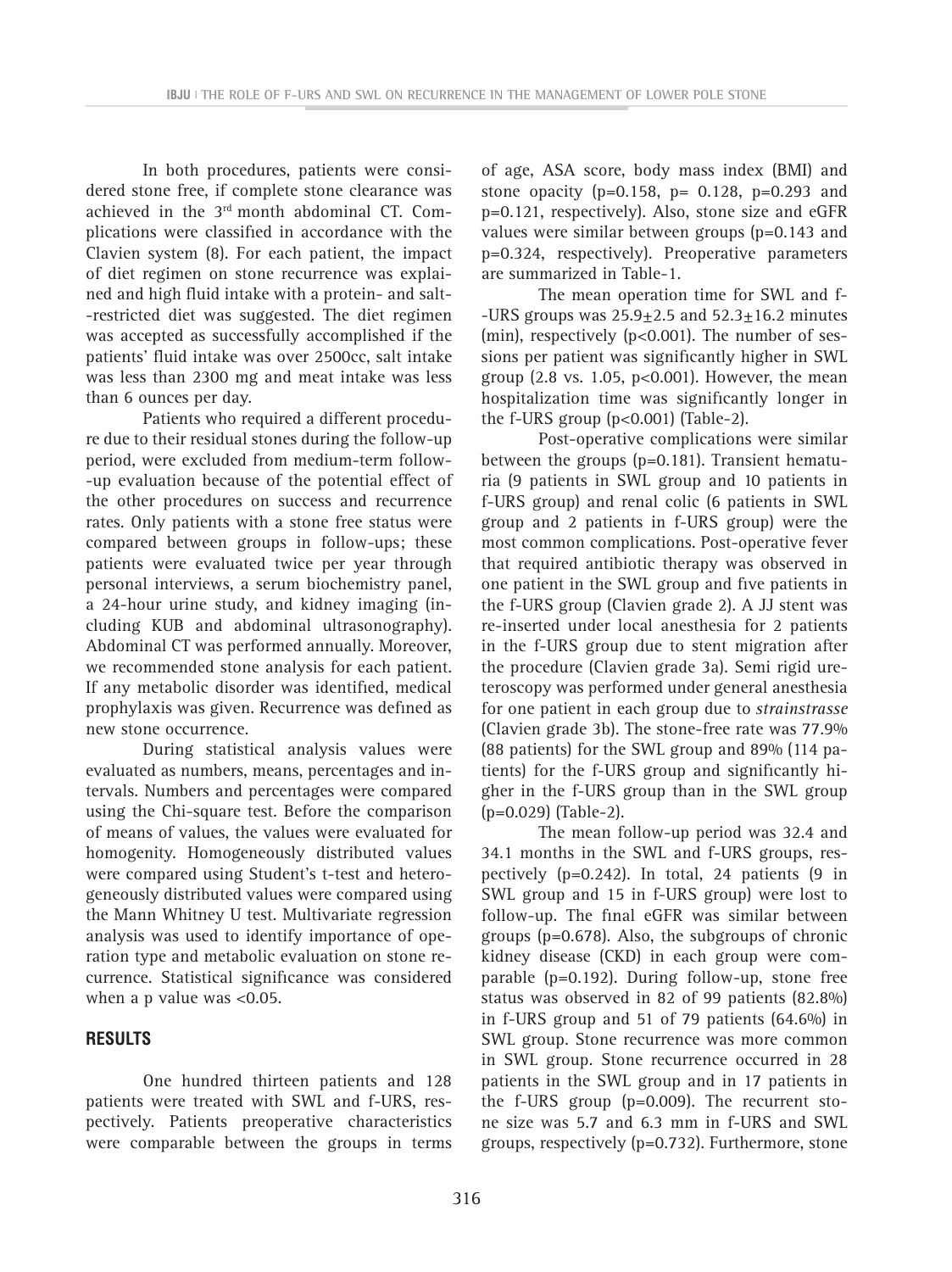|                                              | Groups          |                 |         |
|----------------------------------------------|-----------------|-----------------|---------|
|                                              | f-URS           | SWL             | p value |
| Number                                       | 128             | 113             |         |
| Gender (Male/Female)                         | 63/65           | 65/48           | 0.246   |
| Age* (years)                                 | $45.9 \pm 14.7$ | $48.6 \pm 14.9$ | 0.158   |
| $BMI^*$ (kg/m <sup>2</sup> )                 | $26.3 \pm 5.1$  | $25.6 \pm 5.2$  | 0.293   |
| ASA Score                                    | $1.09 \pm 0.71$ | $1.21 \pm 0.47$ | 0.128   |
| Stone size* (mm)                             | $12.1 \pm 5.0$  | $11.3 \pm 3.1$  | 0.143   |
| Operation side (R/L)                         | 75/53           | 60/53           | 0.466   |
| Stone opacity (opaque/non-opaque)            | 117/11          | 95/18           | 0.121   |
| Initial GFR *                                | $91.4 \pm 28.6$ | $94.8 \pm 24.3$ | 0.324   |
| <b>Chronic Kidney Disease Classification</b> |                 |                 | 0.126   |
| CKD <sub>1</sub>                             | 69              | 68              |         |
| CKD <sub>2</sub>                             | 42              | 36              |         |
| CKD <sub>3</sub>                             | 17              | 7               |         |
| CKD <sub>4</sub>                             | $\mathbf 0$     | $\overline{c}$  |         |
| CKD <sub>5</sub>                             | 0               | 0               |         |

# **Table 1 - Comparison of preoperative demographics of patients.**

**\* =** Mean

**BMI =** Body mass index; ASA score = American Society of Anaesthesiologists Score

# **Table 2 - Comparison of perioperative parameters and outcomes.**

|                               | Groups          |                 |         |
|-------------------------------|-----------------|-----------------|---------|
|                               | f-URS           | SWL             | p value |
| Number                        | 128             | 113             |         |
| Operation time (minutes)*     | $52.3 \pm 16.2$ | $25.9 \pm 2.5$  | < 0.001 |
| Hospitalization time (hours)* | $21.1 \pm 16.6$ | $2.18 \pm 0.87$ | < 0.001 |
| <b>Complications</b>          |                 |                 | 0.181   |
| Grade 1                       | 12              | 15              |         |
| Grade 2                       | 5               |                 |         |
| Grade 3a                      | 2               | 0               |         |
| Grade 3b                      |                 |                 |         |
| Number of session             | $1.05 \pm 0.22$ | $2.8 \pm 1.1$   | < 0.001 |
| Stone free status             | 114 (89%)       | 88 (77.9%)      | 0.029   |

**\* =** Mean

recurence period was comparable between groups (22.3 vs. 24.1, p=0.586) (Table-3).

Compliance with diet regimen and the use of medical prophylaxis were not statistically significant between groups (p=0.390 vs. p=0.941, respectively). Also, results of 24-hour urine analysis were similar between groups (p=0.197). Hypocitraturia was the most common metabolic abnormality in both groups. Stone analysis was available in 61/79 and 83/99 patients in SWL group and f-URS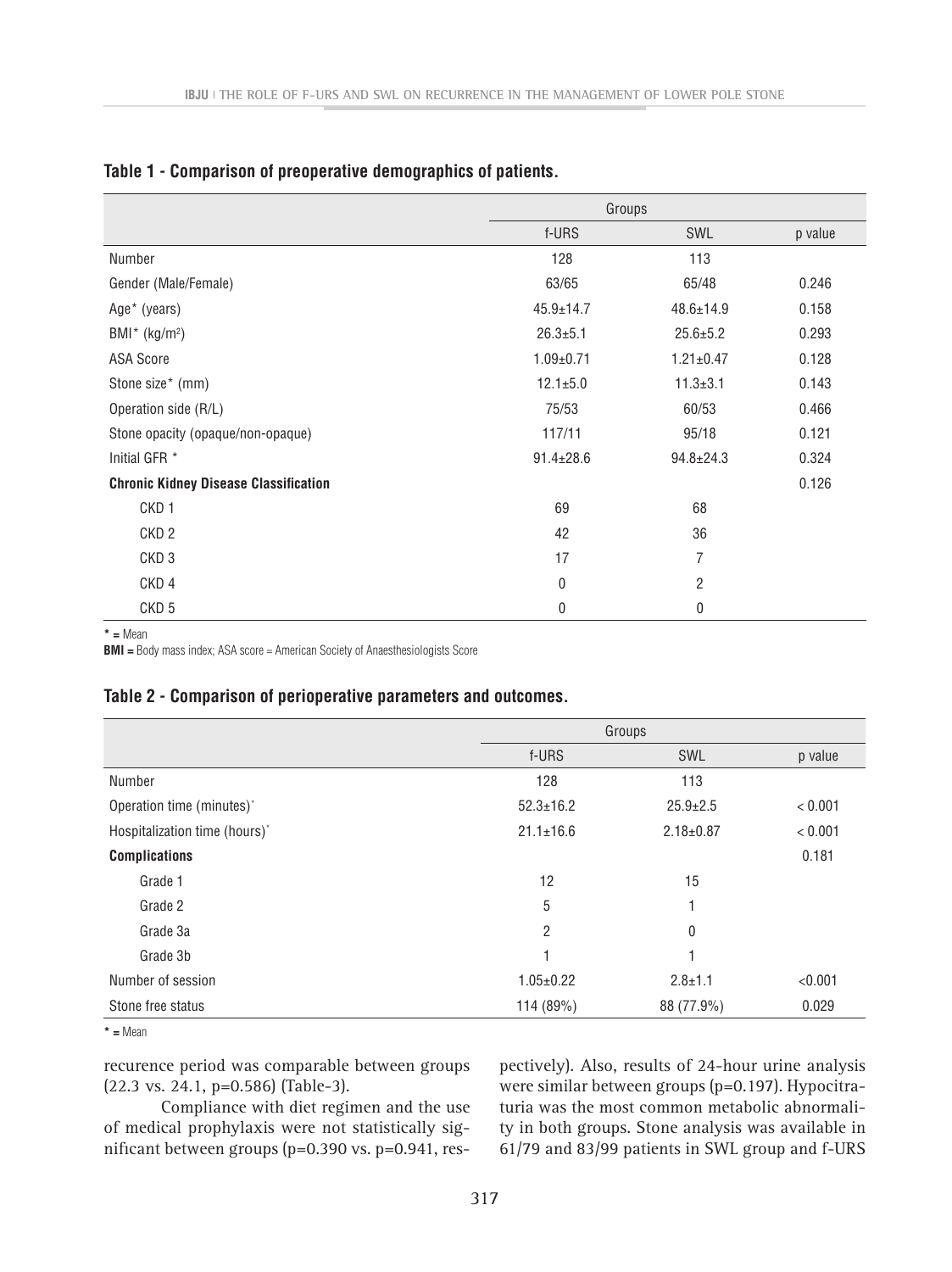|                                                                   | Groups           |                 |         |
|-------------------------------------------------------------------|------------------|-----------------|---------|
|                                                                   | f-URS            | SWL             | p value |
| Number                                                            | 114              | 88              |         |
| Follow-up time (months)*                                          | $34.1 \pm 13.2$  | $32.4 \pm 8.5$  | 0.242   |
| Patients with follow up outcomes / Patients loss during follow-up | 99/15            | 79/9            | 0.675   |
| Patients compliance to diet regimen<br>Yes/No                     | 71/28            | 62/17           | 0.390   |
| Patients use medical prophylaxis<br>Yes/No                        | 38/61            | 29/50           | 0.941   |
| <b>Stone Composition</b>                                          |                  |                 | 0.123   |
| Calcium Oxalate monohidrate                                       | 44               | 29              |         |
| Calcium Oxalate dihidrate                                         | 19               | 15              |         |
| Calcium Phosphate                                                 | 3                | 1               |         |
| Magnesium ammonium phosphate                                      | 3                | 1               |         |
| Uric Acide                                                        | 9                | 15              |         |
| Cysteine                                                          | 5                | $\bf{0}$        |         |
| No analyses                                                       | 16               | 18              |         |
| 24 hours urine analysis                                           |                  |                 | 0.197   |
| Normal                                                            | 59               | 49              |         |
| Hypocitraturia                                                    | 12               | 11              |         |
| Hyperoxaluria                                                     | 6                | 3               |         |
| Uricosuria                                                        | 5                | 10              |         |
| Cystinuria                                                        | 5                | 0               |         |
| Two or more abnormalities                                         | 7                | 4               |         |
| No data                                                           | 5                | $\overline{c}$  |         |
| Final GFR                                                         | $95.2 \pm 32.8$  | $93.6 \pm 26.1$ | 0.678   |
| <b>Chronic Kidney Classification</b>                              |                  |                 | 0.192   |
| CKD <sub>1</sub>                                                  | 48               | 39              |         |
| CKD <sub>2</sub>                                                  | 36               | 30              |         |
| CKD <sub>3</sub>                                                  | 13               | 6               |         |
| CKD <sub>4</sub>                                                  | $\sqrt{2}$       | 4               |         |
| CKD <sub>5</sub>                                                  | $\boldsymbol{0}$ | 0               |         |
| Recurrent stone size* (mm)                                        | $5.7 \pm 2.4$    | $6.3 \pm 2.6$   | 0.732   |
| Recurrence time                                                   | $22.3 \pm 7.8$   | $24.1 \pm 8.4$  | 0.586   |
| Final status<br>Stone free/Stone recurrence                       | 82/17            | 51/28           | 0.009   |

# **Table 3 - Comparison of follow up outcomes of patients.**

**\* =** Mean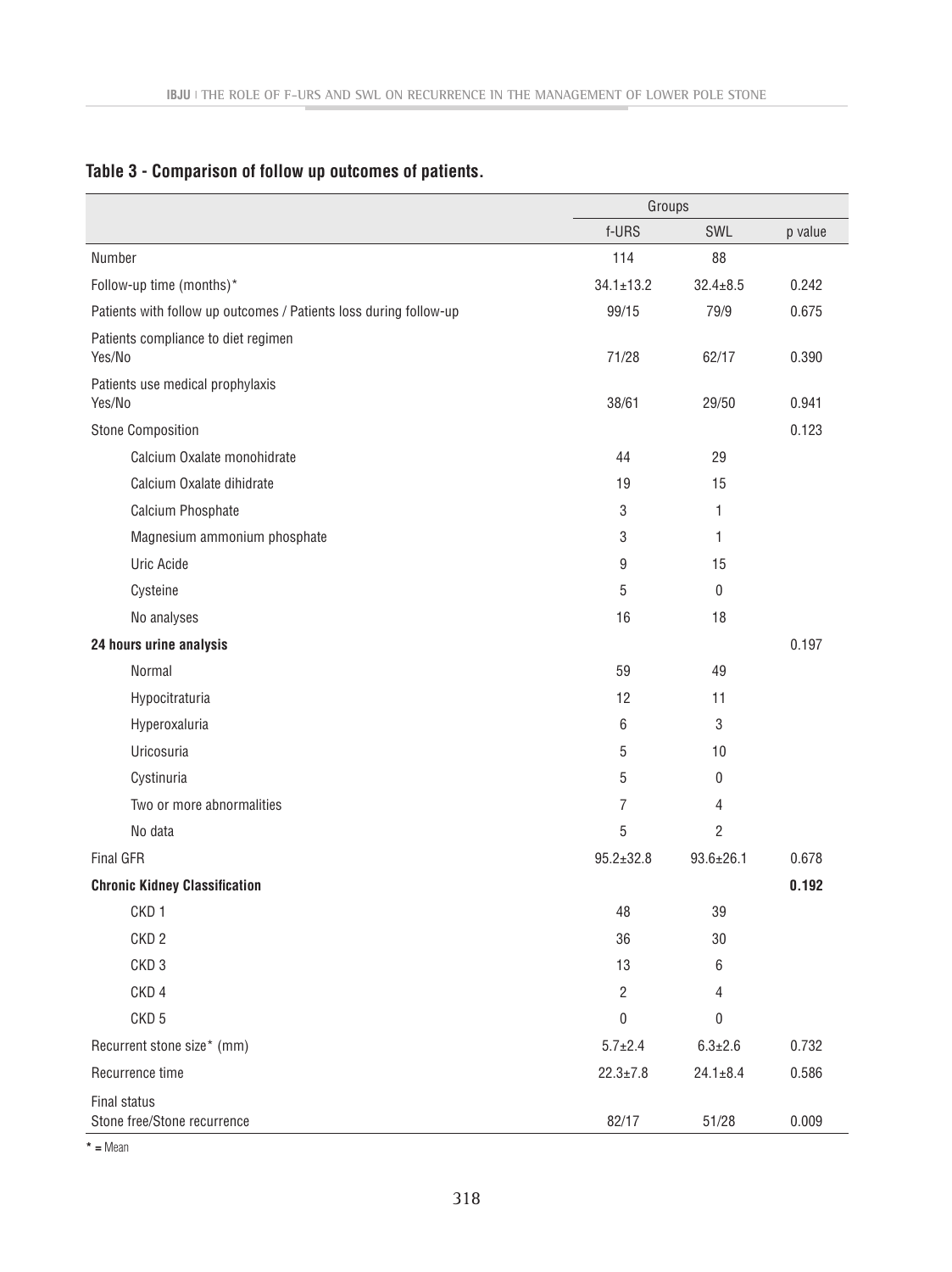groups, respectively. Calcium oxalate stones were the most common stone type in both groups and stone types did not show any significant difference between groups (p=0.123) (Table-3).

Comparison of patients with maintained stone free status and patients with stone recurrence in follow-ups, revealed that f-URS procedure and absence of abnormality in 24-hour urine analysis had a protective effect on stone recurrence  $(p=0.005$  and  $p<0.001$ , respectively) (Table-4). Multivariate regression analysis showed that f- -URS procedure decreased stone recurrence 5.5 fold and presence of abnormality in 24-hour urine analysis increased stone recurrence 29.9 fold, respectively (Table-5).

# **DISCUSSION**

The therapeutic approach for LPS is varied, nevertheless, the best treatment modality is still under investigation. Patients with small LPS can be managed with observation but nearly 30% of these patients experience pain and an increase in stone size during follow-up. Moreover, spontaneous passage of LPS is difficult because of lower pole anatomic properties and gravity (9). For patients with LPS between 10-20mm and without unfavorable anatomic characteristics for SWL, the urology guidelines recommended SWL or endourologic procedures on equal terms (10). However, f-URS seems to be a less invasive procedure when compared with PNL.

SWL has been the most preferred treatment modality for LPS <2cm for a while. Gerber et al. stated that 65% of urologists preferred SWL for the treatment of intermediate size LPS (11). However, the efficacy of SWL is adversely affected by many factors such as obesity, longer skin-to-stone distance, and hard stones. Also, the success rates of SWL are lower in LPS compared with middle and upper calyceal stones. The stone free rate (SFR) for LPS following SWL was reported in a wide range from 44.6% to 90% (12). We achieved 77.9% SFR after SWL in the present study and our

# **Table 4 - Operation type and metabolic properties of patients according to stone free status in follow-up**

|                                               | Groups     |                  |         |
|-----------------------------------------------|------------|------------------|---------|
|                                               | Stone free | Stone recurrence | p value |
| <b>Number</b>                                 | 133        | 45               |         |
| Patients compliance to diet regimen<br>Yes/No | 103/30     | 30/15            | 0.152   |
| Patients use medical prophylaxis<br>Yes/No    | 51/82      | 16/29            | 0.740   |
| 24 hours urine analysis (Normal/Abnormal)     | 107/26     | 8/37             | < 0.001 |
| f-URS / SWL                                   | 82/51      | 17/28            | 0.005   |

# **Table 5 - Multivariate regression analysis of patients according to stone free status in follow-up**

|                                     | Odds Ratio*            | p       |
|-------------------------------------|------------------------|---------|
| Patients compliance to diet regimen | $2.461(0.911-6.647)$   | 0.076   |
| Patients use medical prophylaxis    | 1.677 (0.659-4.265)    | 0.278   |
| 24 hours urine analysis             | 29.920 (10.717-83.533) | < 0.001 |
| f-URS / SWL                         | 5.580 (2.098-14.838)   | 0.001   |

Lojistic Regression Analysis

**\*** = 95% confidence interval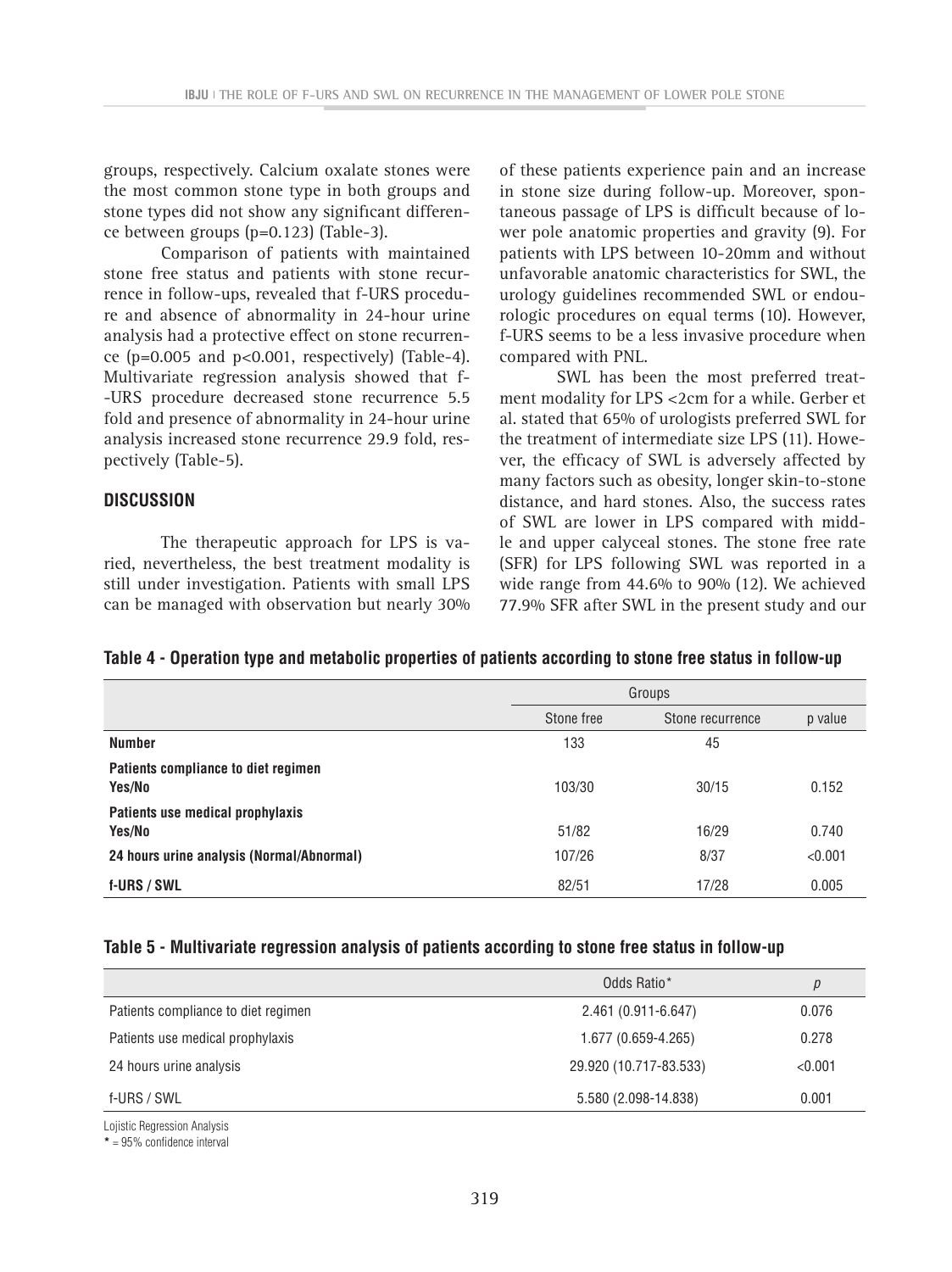success rate was comparable with other studies in the literature.

Many authors demonstrated that f-URS provided significantly higher stone free rates in the management of LPS compared with SWL. EL- -Nahas et al. reported 86.5% and 67.7% SFRs in the treatment of 10-20 mm LPS following f-URS and SWL, respectively (13). Singh et al. obtained 82.8% SFR after f-URS, for LPS in the same size (4). Similarly, SFR following f-URS was significantly higher in the present study. We explain these results in two ways. First, intracorporeal lithotripsy with laser fragmentation overcomes problems associated with higher BMI, longer skin-to-stone distance, and hard stones. Secondly, we relocated the LPS to a more appropriate location for fragmentation in 47.6% of cases and this may explain the higher SFR following f-URS.

The assessment modality for stone free status after SWL and f-URS were varied in different studies. Some authors used only KUB or only ultrasonography. Others preferred a combination of KUB and ultrasonography (3, 14). Pearle et al. preferred CT for the evaluation of success (15, 16). Studies have demonstrated higher efficiency of CT, thus we preferred CT to obtain more accurate results.

Recently, there is no data available on recurrence rates of LPS after f-URS in medium term follow up. Our study showed a significantly lower recurrence rate following f-URS in multivariate regression analysis (OR: 5.58, 95%, Cl: 2.09–14.83, p<0.001). We have two explanations to clarify that outcome. First, stones were fragmented using a Holmium laser and small fragments were extracted by basket during the f-URS procedure. On the other hand, to achieve stone clearance, spontaneous passage of fragments was expected after SWL sessions. These small fragments act as a nidus for stone growth and recurrence. Secondly, re-positioning of stones during f-URS procedure may have facilitated spontaneous passage of fragments, which is emphasized to be easier for fragments in the renal pelvis, upper and middle poles than in the lower pole. In SWL, fragmentation occurred in the lower pole and gravity prevents spontanous passage of fragments, which may be another reason of the higher recurrence rate after SWL.

The relationship between renal stone disease and deterioration of renal function is well known. Urinary tract infections, obstruction and frequent urologic interventions may have a role for renal function deterioration. Jungers et al. showed that nephrolithiasis related end-stage renal disease in patients was 3.2% (17). However, no patients in our study had CKD 5 renal disease and only four patients had CKD 4 renal disease in the SWL group. Our study sample may be a reason. Lower pole stone with 10-20 mm size rarely causes hydronephrosis or lead only to local calyceal ecstasy. The percentage of CKD subgroups was similar between the groups in the follow-ups.

Dietary regimens have a crucial role in stone recurrence. Dussol et al. reported a significant reduction in recurrence rates with diet regimen including low-animal-protein diet and a high-fiber diet (18). Patient's compliance to diet regimen was high and similar between the groups (p=0.390). However, we are aware that the compliance evaluation was only assessed using the patients subjective answers.

Previous studies demonstrated the importance of stone analysis and metabolic evaluation on stone recurrence. Altunrende et al. suggested that the presence of struvite stones was a risk factor for stone regrowth (6). Also, cystine and uric acid stones are associated with high recurrence rates. We were able to perform the stone analyses in 144 patients (83 patients in the f-URS group and 61 patients in the SWL group). The failure to achieve stone fragments during urination after SWL session resulted in lower patient numbers with stone analysis. Also, the Turkish healthcare system does not pay for infrared spectroscopy or X-ray differaction procedures. This fact may be another explanation why all patients did not have stone analysis. On the other hand, 94.9% of patients had 24-hour urine analysis and multivariate regression analysis revealed that presence of abnormality in 24-hour urine analysis increased stone recurrence 29.9 times fold.

Although this study is the first to investigate the effect of f-URS and SWL on 10-20 mm LPS with medium term results, our study had some limitations. First, the study had a retrospective design. However, all data were recorded prospectively in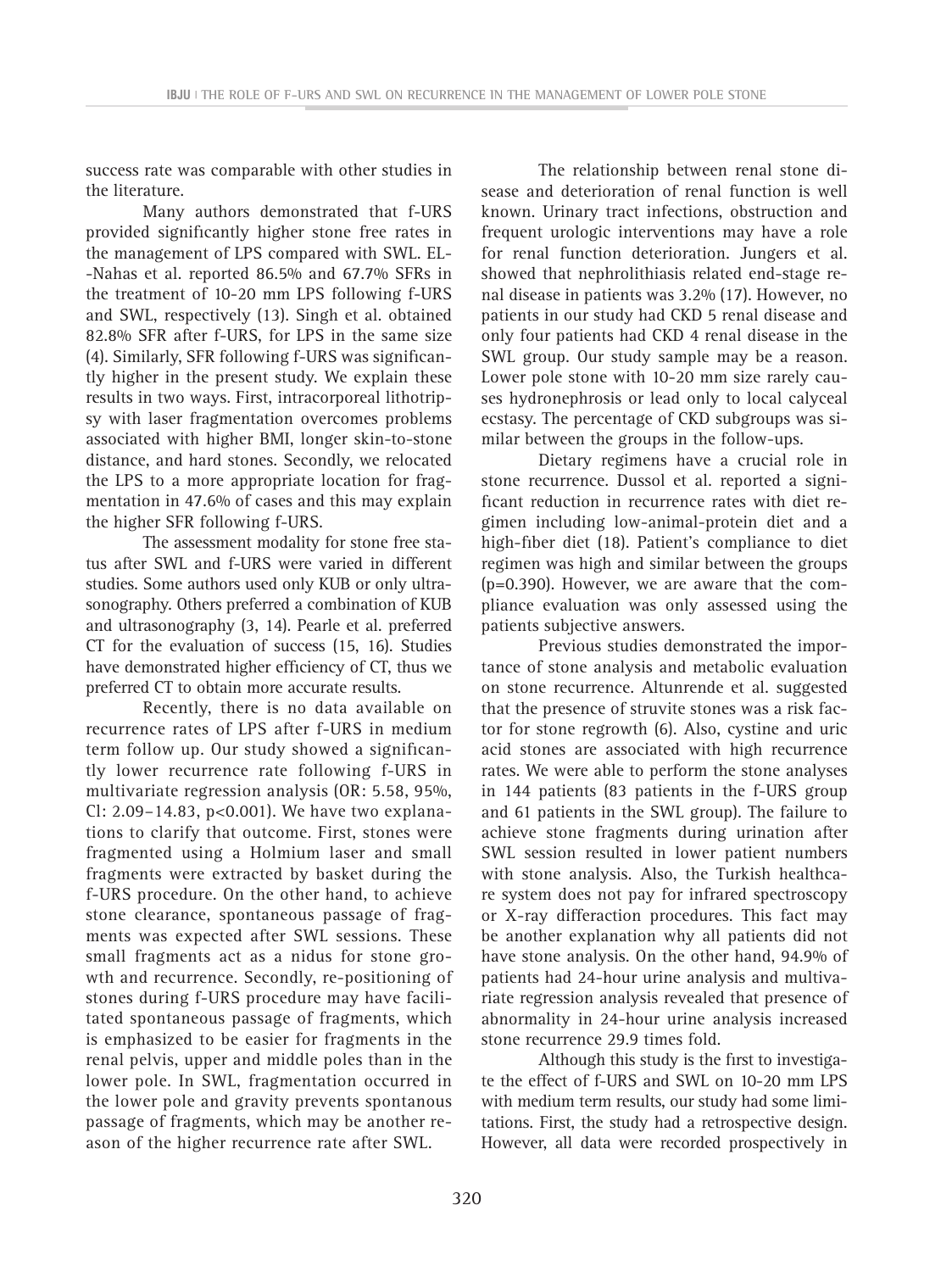electronic database. Secondly, stone composition was not available in some patients, especially in the SWL group because of the possible reasons mentioned above. However, 94.9% of our patients had 24- hour urine samples to overcome this problem. Lastly, we did not analyze the effects of f- -URS and SWL on patients' quality of life and the economic burden to the health care system.

# **CONCLUSIONS**

Our study demonstrated that f-URS achieved better SFR in the management of 10-20 mm LPS over SWL. Moreover, we showed for the first time that patients who underwent f-URS faced less stone recurrence, independent from diet regimen and metabolic evaluation in medium term follow- -up.

# **ABBREVIATIONS**

**LPS =** Lower pole stone

**PNL =** Percutaneous nephrolithotomy **f-URS =** Flexible ureterorenoscopy **SWL =** Shock wave lithotripsy **CT =** Computerized tomography **eGFR =** Estimated glomerular filtration rate **KUB =** Kidney Ureter Bladder X-ray **BMI =** Body mass index **SFR =** Stone free rate **CKD =** Chronic kidney disease

**Informed consent**

Informed consent was obtained from all individual participants included in the study.

# **Ethical compliance**

All procedures performed in studies involving human participants were in accordance with the ethical standards of the institutional and/or national research committee and with the 1964 Helsinki declaration and its later amendments or comparable ethical standards.

# **CONFLICT OF INTEREST**

None declared.

# **REFERENCES**

- 1. Van Cleynenbreugel B, Kılıç Ö, Akand M. Retrograde intrarenal surgery for renal stones - Part 1. Turk J Urol. 2017;43:112-21.
- 2. de la Rosette J, Assimos D, Desai M, Gutierrez J, Lingeman J, Scarpa R, et al. The Clinical Research Office of the Endourological Society Percutaneous Nephrolithotomy Global Study: indications, complications, and outcomes in 5803 patients. J Endourol. 2011;25:11-7.
- 3. Sener NC, Imamoglu MA, Bas O, Ozturk U, Goktug HN, Tuygun C, et al. Prospective randomized trial comparing shock wave lithotripsy and flexible ureterorenoscopy for lower pole stones smaller than 1 cm. Urolithiasis. 2014;42:127-31.
- 4. Singh BP, Prakash J, Sankhwar SN, Dhakad U, Sankhwar PL, Goel A, et al. Retrograde intrarenal surgery vs extracorporeal shock wave lithotripsy for intermediate size inferior pole calculi: a prospective assessment of objective and subjective outcomes. Urology. 2014;83:1016-22.
- 5. Breda A, Territo A, López-Martínez JM. Benefits and risks of ureteral access sheaths for retrograde renal access. Curr Opin Urol. 2016;26:70-5.
- 6. Altunrende F, Tefekli A, Stein RJ, Autorino R, Yuruk E, Laydner H, et al. Clinically insignificant residual fragments after percutaneous nephrolithotomy: medium-term followup. J Endourol. 2011;25:941-5.
- 7. Levey AS, Inker LA, Coresh J. GFR estimation: from physiology to public health. Am J Kidney Dis. 2014;63:820- 34.
- 8. Dindo D, Demartines N, Clavien PA. Classification of surgical complications: a new proposal with evaluation in a cohort of 6336 patients and results of a survey. Ann Surg. 2004;240:205-13.
- 9. Inci K, Sahin A, Islamoglu E, Eren MT, Bakkaloglu M, Ozen H. Prospective long-term followup of patients with asymptomatic lower pole caliceal stones. J Urol. 2007;177:2189-92.
- 10. Türk C, Pet ík A, Sarica K, Seitz C, Skolarikos A, Straub M, Knoll T. EAU Guidelines on Diagnosis and Conservative Management of Urolithiasis. Eur Urol. 2016;69:468-74.
- 11. Gerber GS. Management of lower-pole caliceal stones. J Endourol. 2003;17:501-3.
- 12. El-Nahas AR, El-Assmy AM, Mansour O, Sheir KZ. A prospective multivariate analysis of factors predicting stone disintegration by extracorporeal shock wave lithotripsy: the value of high-resolution noncontrast computed tomography. Eur Urol. 2007;51:1688-93; discussion 1693-4.
- 13. El-Nahas AR, Ibrahim HM, Youssef RF, Sheir KZ. Flexible ureterorenoscopy versus extracorporeal shock wave lithotripsy for treatment of lower pole stones of 10-20 mm. BJU Int. 2012;110:898-902.